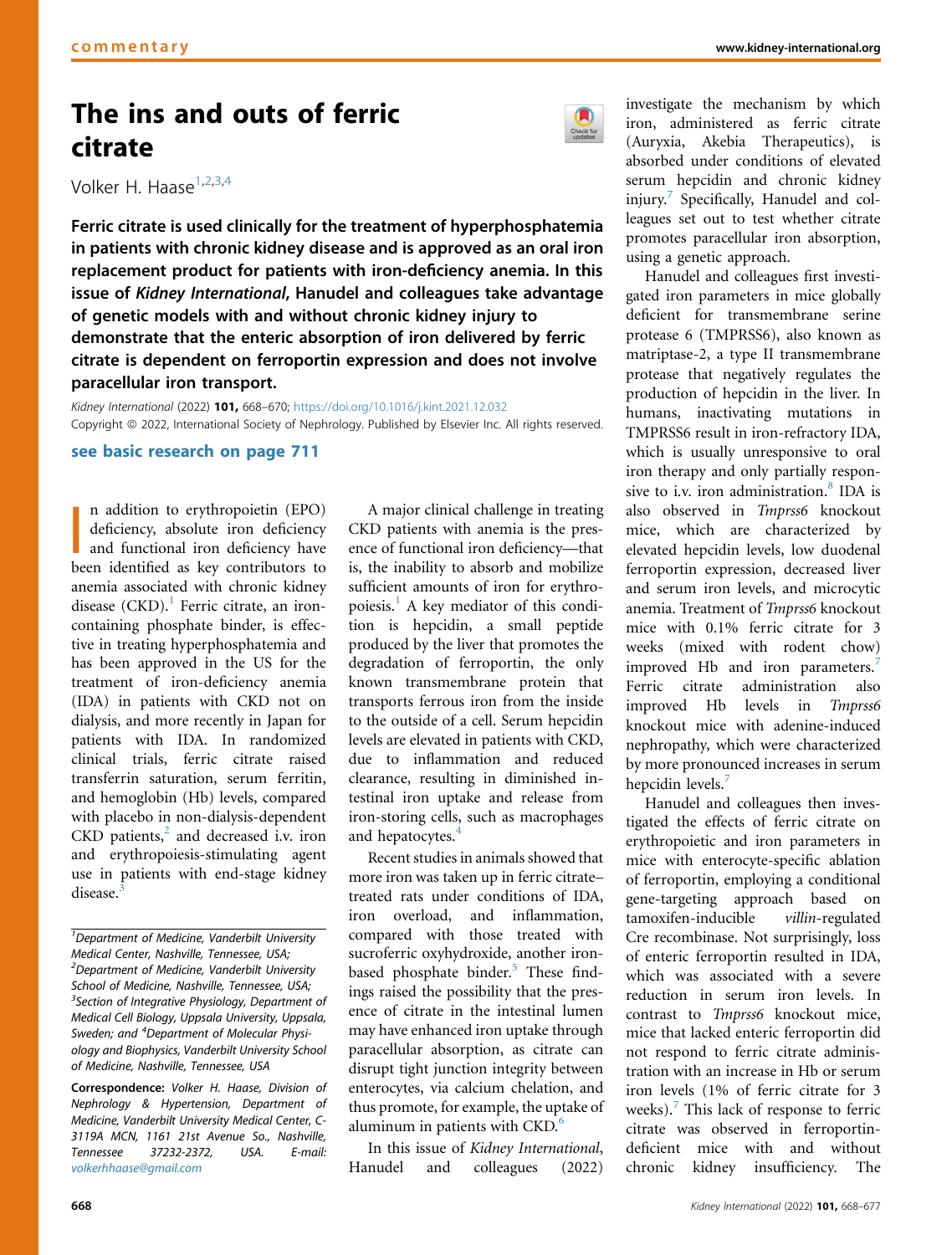authors concluded from their studies that ferroportin was necessary for the absorption of iron delivered by ferric citrate, and they further suggested that paracellular citrate-induced iron transport did not play a role in this model.

Although the genetic studies by Hanudel and colleagues established that transcellular ferroportin-mediated iron transport is the predominant mechanism for the enteric absorption of iron administered as ferric citrate, the studies are indirect. They did not include cell-based assays that take advantage of transwell or microfluidic bilayer systems to investigate paracellular iron transport directly. Paracellular transport assays with intestinal cells isolated from healthy and CKD mice are needed to validate the in vivo findings and would also be useful in characterizing any effects on epithelial barrier integrity and permeability resulting from ferroportin gene inactivation. Furthermore, given the relatively high data variability, an increase in the number of experimental animals might reveal statistically significant differences between ferric citrate–treated versus non-treated knockout animals. Therefore, whether and to what degree paracellular iron transport plays a role in iron uptake following ferric citrate administration remain open questions that warrant further investigation.

In their studies, Hanudel and colleagues reported that duodenal ferroportin protein expression was increased in ferric citrate–treated Tmprss6 knockout mice with and without chronic kidney injury, compared with respective controls not receiving ferric citrate. This finding is important and provides additional insights into ferric citrate's mode of action; it warrants further mechanistic examination.

The regulation of enteric iron uptake is complex and involves the integration of multiple systemic and cellular ironand oxygen-dependent signals, which can have both synergistic and antagonistic effects. For example, under conditions of increased systemic iron, ferroportin cell surface expression is decreased due to elevated serum hepcidin, which promotes ferroportin internalization and degradation, whereas ferroportin translation is increased when cells are iron-replete [\(Figure 1\)](#page-1-0). Analogous to ferritin mRNA, the 5' untranslated region of ferroportin mRNA contains an ironresponse element, which binds iron regulatory proteins when cellular iron levels are low, repressing ferroportin translation. When cells are iron-replete, iron regulatory proteins dissociate from

the iron-response element, resulting in derepression of ferroportin mRNA translation, which in turn leads to increased ferroportin expression. Therefore, a plausible possibility is that a rise in intracellular iron concentrations was responsible for the increase in duodenal ferroportin expression observed in ferric citrate–treated Tmprss6 knockout mice. To what degree ferric citrate administration modulates the expression of divalent metal transporter 1 (DMT1), which is oxygen- and iron-regulated and imports ferrous iron into cells, $\frac{1}{1}$  $\frac{1}{1}$  $\frac{1}{1}$  is unclear and requires further investigation.

To add complexity to ferroportin regulation, ferroportin transcription is oxygen-sensitive and increases with hypoxia-inducible factor 2 (HIF2) acti-vation, which itself is iron-regulated.<sup>[1](#page-2-0)</sup> The complexity and context dependence of enteric ferroportin regulation is illustrated under conditions of iron deficiency. In IDA, HIF2 increases duodenal ferroportin transcription, whereas ferroportin mRNA translation is repressed by iron regulatory proteins. On the other hand, duodenal ferroportin internalization and degradation is reduced due to hepcidin downregulation in the liver, the net result being a physiologic increase in ferroportin surface expression that promotes

<span id="page-1-0"></span>

Figure 1 | Simplified overview of enteric iron absorption and ferroportin regulation. Ferric iron administered orally as ferric citrate is converted to ferrous iron by duodenal cytochrome B (DCYTB) and then transported into the cell by divalent metal transporter 1 (DMT1). DMT1 is hypoxia-inducible factor (HIF)–2-regulated and iron-regulated. Ferrous iron is transported out of the cell via ferroportin and then oxidized to its ferric form by the copper-dependent transmembrane ferroxidase hephaestin (HEPH). In the circulatory system, iron is transported in its ferric form by transferrin. HIF2 increases the transcription of ferroportin, and iron regulates ferroportin translation via iron regulatory protein– dependent mechanisms. Hepcidin promotes the internalization and degradation of ferroportin. The study by Hanudel and colleagues<sup>[7](#page-2-6)</sup> suggests that iron, delivered by ferric citrate, is not taken up by a paracellular route; however, a citrate-mediated paracellular contribution cannot be completely excluded (dashed arrow). Asterisks indicate that transcellular transport is the predominant mechanism by which iron is absorbed following ferric citrate administration.